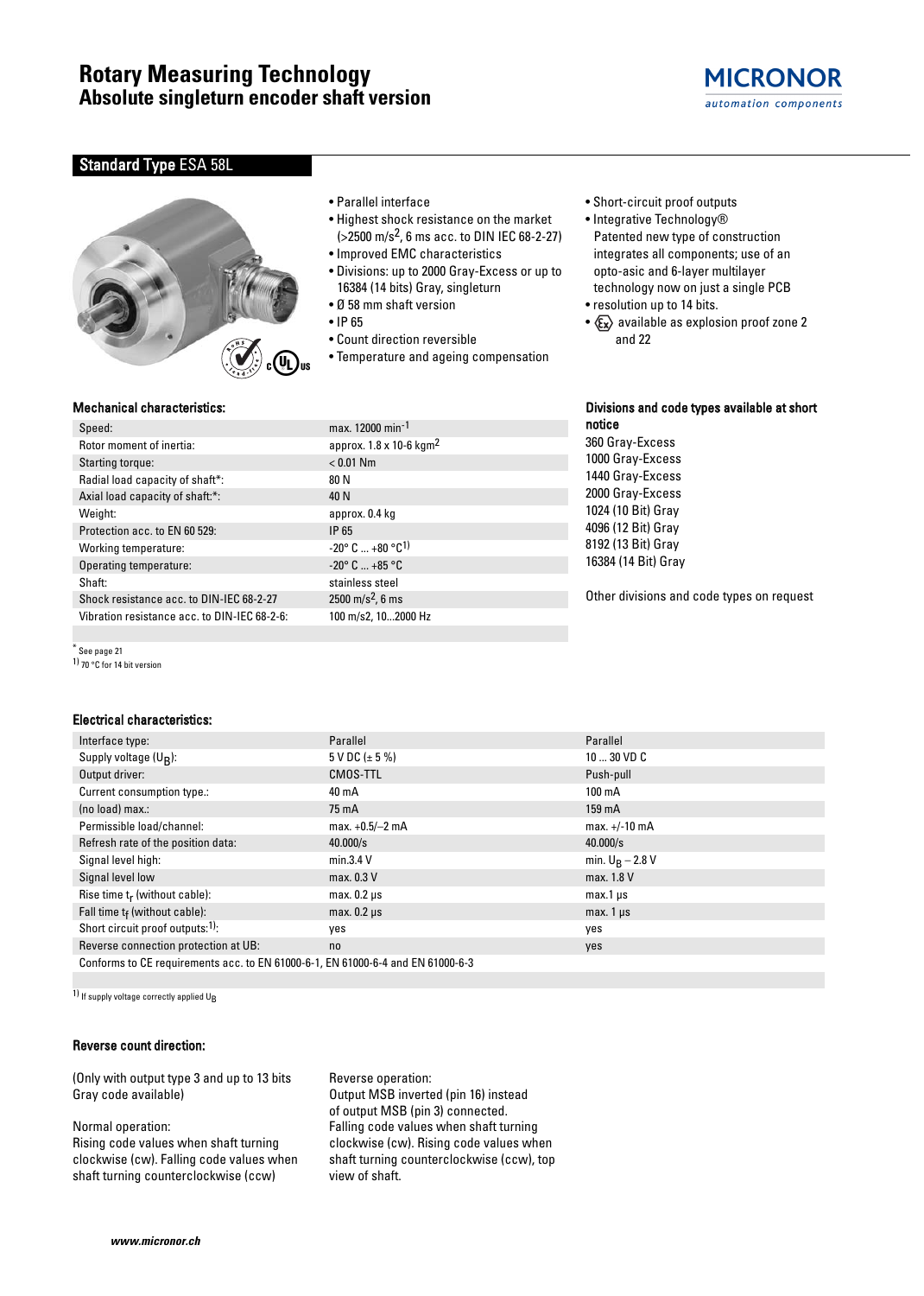

# Standard Type ESA 58L

### **Terminal assignment**

| Sig.: | 0V | $+U_{\rm R}$ |    | $\sqrt{2}$ | C<br>J |    | ŋ         | $\mathbf b$ |    | 8  | 9  | 10        |    | 12        | 13 | 14/1 |    | ≑         |  |
|-------|----|--------------|----|------------|--------|----|-----------|-------------|----|----|----|-----------|----|-----------|----|------|----|-----------|--|
| Col.: | WH | <b>BN</b>    | GN | YE         | GY     | PK | <b>BU</b> | <b>RD</b>   | BK | VT | GY | <b>RD</b> | WH | <b>BN</b> | WH | YE   |    |           |  |
|       |    |              |    |            |        |    |           |             |    |    | PK | BU        | GN | GN        | YE | BN   |    |           |  |
| Pin:  |    | <u>.</u>     |    |            | b      | 6  |           | 8           | J  | 10 | 11 | 12        | 13 | 14        | 15 | 16   | 17 | <b>PH</b> |  |

- Signal: 1 = MSB; 2 = MSB-1; 3 = MSB-2 etc. - 1: Only at output type 3 up to 13 bits. MSB to reverse the count

direction - PH: Plug housing - Insulate unused outputs before initial start-up

## Dimensions:

Clamping bracket with shaft ø 10



Synchronous bracket with shaft ø 6 mm





### Mounting advice:

M3-5 deep

 $\mathcal{Q}$ 

The brackets and shafts of the encoder and drive should not both be rigidly coupled together at the same time! We recommend the use of suitable couplings (see Accessories section).